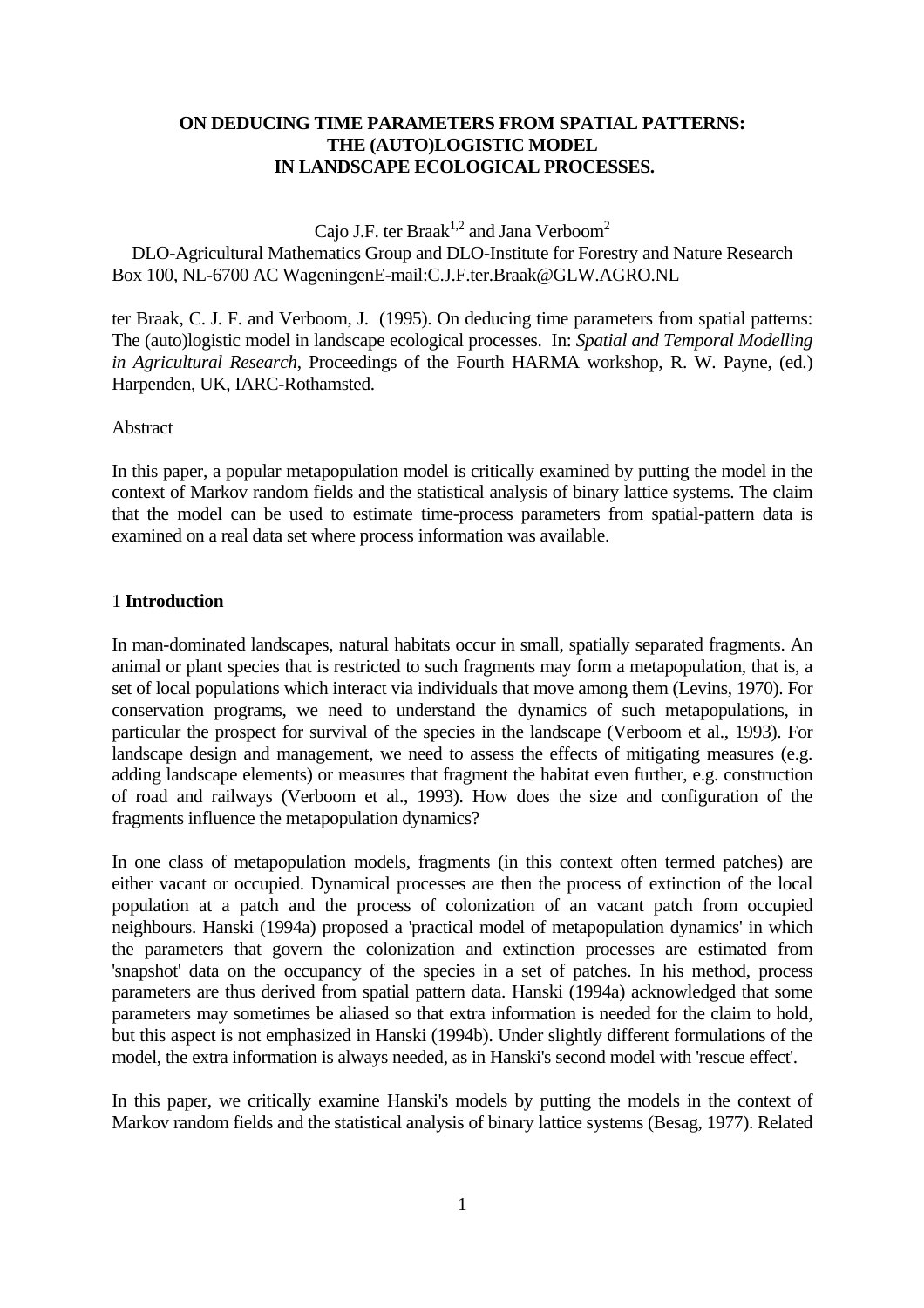models are discussed by Durrett and Levin (1994).

#### 3 **Hanski's practical model of metapopulation dynamics**

Hanski (1994a) modelled the occupancy of each particular patch i  $(i=1...n)$  by a Markov chain with two states (occupied, vacant). Let  $C_i$  be the probability that patch i, when vacant, is colonized the next year and  $E_i$  is the probability that patch i, when occupied, becomes vacant. The matrix of transition probabilities at time t is thus

$$
T_i = \begin{array}{cc} & 1-E_i & C_i \\ & E_i & 1-C_i \end{array}
$$

If  $C_i$  and, perhaps,  $E_i$  are functions of the occupancy of neighbouring patches,  $T_i$  varies in time. To derive a stationary probability that the patch is occupied  $(p_i)$ , we assume a constant neighbourhood so that  $T_i$  is a constant in time. Then the stationary equation is such that the probability of being occupied at time t+1 equals that probability at time t, i.e.

$$
p_i = C_i (1-p_i) + (1-E_i) p_i
$$

Solving for  $p_i$  yields the stationary probability:

$$
p_i = C_i / (C_i + E_i) = 1 / (1 + E_i / C_i)
$$
\n(2.1)

Hanski (1994a) noted the following problem with (2.1). If  $C_i$  and  $E_i$  both approach 1, then  $p_i$ approaches 0.5. The reason for this is that the model does not allow for 'simultaneous' extinctions and colonizations. Hanski (1994) therefore introduced a 'rescue effect' by changing the realized extinction probability from  $E_i$  to (1-C<sub>i</sub>)  $E_i$ . In terms of an explicit Markov chain, suppose that, in the annual cycle of events, a population may get extinct and later in the year, after reproduction in other patches, become colonized. So extinctions happen only in the first half of the year and colonizations only in the second half. Then we have for the first and second halves of the year the matrices  $T_{1i}$  and  $T_{2i}$  of transition probabilities, respectively, with

$$
T_{1i}=\begin{array}{ccc} & 1-E_i & 0 & & 1 & C_i \\ & & & T_{2i}=\end{array}
$$

and  $E_i$  and  $C_i$  are probabilities on semi-annual basis. The Markov chain which uses  $T_{1i}$  and  $T_{2i}$ alternatingly has on an annual basis the transition probability matrix that is the product of  $T_{2i}$  and  $T_{i1}$ , i.e.

$$
T_{2i}T_{1i} = \n\begin{aligned}\n(1-E_i) + C_iE_i & C_i \\
E_i(1-C_i) & 1-C_i\n\end{aligned}
$$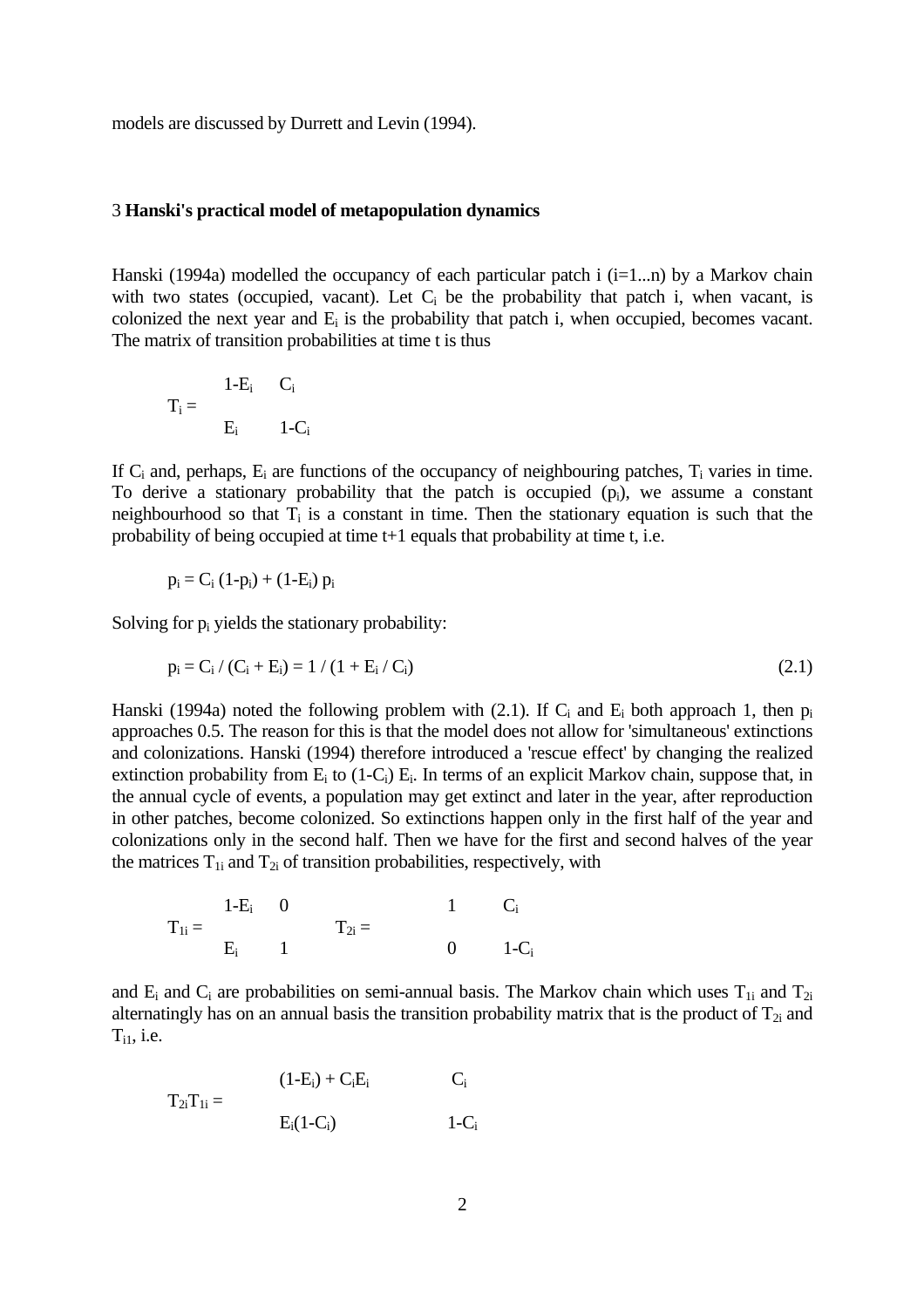The stationary equation is thus

$$
p_i = [(1-E_i) + C_iE_i] p_i + C_i (1-p_i)
$$

whence, as an alternative to  $(2.1)$ , the model with rescue effect is

$$
p_i = C_i / (C_i + E_i - C_i E_i) = 1 / (1 + E_i (1 - C_i) / C_i)
$$
\n(2.2)

 In further specification of the models, Hanski (1994a) toke into account the spatial arrangement of patches, their size and occupancy status. The extinction probability  $E_i$  was modelled by a function of the area  $A_i$  as follows

$$
E_i = \varepsilon A_i^{-\beta} \qquad \text{if } A_i > A_0 = \varepsilon^{1/\beta} \tag{2.3a}
$$

$$
E_i = 1 \qquad \text{if } A_i \le A_0 \tag{2.3b}
$$

with parameters  $\varepsilon$  and  $\beta$  ( $0 \le \varepsilon \le 1$  and  $\beta \ge 0$ ). Thus, the extinction probability decreases with the area. Extinction is certain when the patch is smaller than size  $A_0$  ( $\varepsilon^{1/\beta}$ ). The colonization probability  $C_i$  of patch i was assumed be a function of the number of migrants  $S_i$  arriving to patch i per year:

$$
C_i = 1/(1 + \gamma / S_i^2) \tag{2.4}
$$

with  $\gamma > 0$ . Function (2.4) is an s-shaped logistic function in S<sub>i</sub> to allow for the Allee effect (Hanski, 1991). The number of migrants  $S_i$  is unknown but is modelled in turn by a weighted sum over all occupied patches, namely

$$
S_i = \sum_j y_j A_j \exp(-\alpha d_{ij})
$$
 (2.5)

where  $y_i$  is the 0/1 indicator for the occupancy state of patch j,  $A_i$  is the area of patch j and  $d_{ii}$  is the distance between patch i and patch j. In (2.5), the number of migrants from an occupied patch j is proportional to its area  $(A<sub>i</sub>)$ , and so to its potential population size, and inversely related to its distance to patch i. Equation (2.5) expresses the connectedness of patch i to the other occupied patches.

The models so obtained are fitted by maximum likelihood to 'snapshot' spatial data on the occupancy, i.e. to the binary data  ${y_i$ ,  $i = 1...n}$ , indicating whether patch i is vacant (0) or occupied (1), while treating the data as independent. In Hanski (1994a) the parameter  $\alpha$  is determined apriori from dispersion data. For small  $\{C_i\}$ ,  $C_i$  and the odds  $C_i/(1-C_i)$  are close, so that it is difficult to distinguish between the models (2.1) and (2.2) from practical data. In the model (2.2) with rescue effect, the parameters  $\varepsilon$  and  $\gamma$  are aliased, except when the cut-off in (2.3b) is in force; without (2.3b) only the product  $\epsilon \gamma$  is estimable. This aliasing may thus also be a practical problem in model (2.1). If this problem occurs, external information is needed. For a subset of patches, one may have occupancy data for two or more consecutive years. From such data one may calculate the number of turnover events T (extinctions and colonizations) and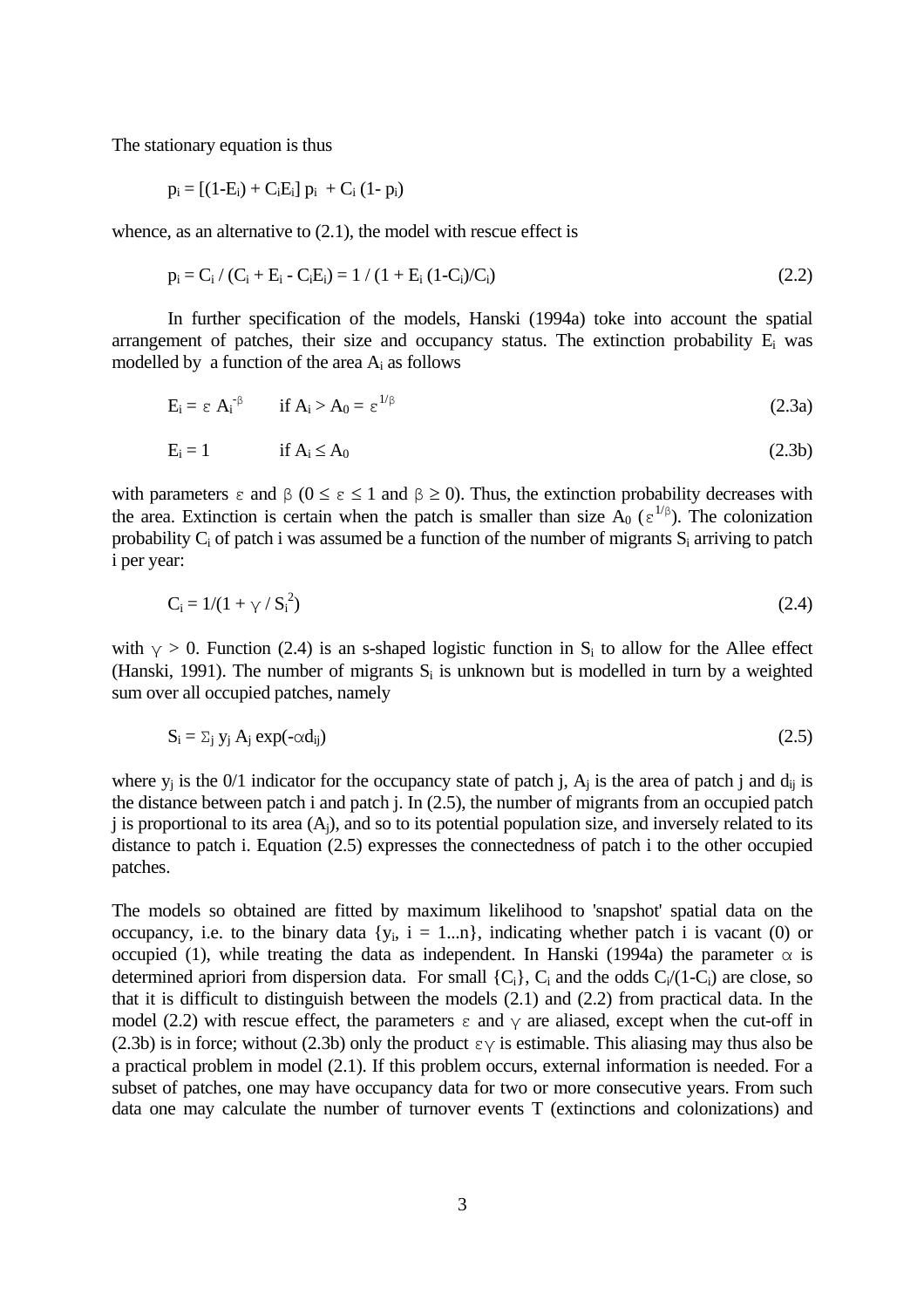resolve the alias by the extra estimation equation  $T - E(T) = 0$  where  $E(T)$  is the expected number of turnovers in the model (Hanski, 1994a). Alternatively, one may have an idea about  $A_0$  in (2.3), the largest area below which the population in a patch that is just colonized will certainly go extinct next year (Hanski, pers. comm.). From A<sub>0</sub> and β, one obtains  $\varepsilon$ , so that also  $\gamma$  becomes estimable.

If the data are from a metapopulation at dynamic equilibrium between extinctions and colonizations and if all parameters are estimable, time-process parameters are obtained from spatial pattern data.

# 5 **Comments on Hanski's model**

The model is derived for a space-time process, but estimated from spatial data only. In the estimation, the spatial occupancy data  $\{y_i\}$  play a role as predictors via (2.5) and as response variables as in auto-models (Besag, 1974). From the derivation of the model, the occupancy data used in (2.5) should have been from the previous year. The implicit assumption in the method is thus that the variation in the predictor values  $\{S_i\}$  is small across subsequent years (Gyllenberg and Silvestrov, 1994). This assumption is trivially satisfied if  $C_i$  and 1-E<sub>i</sub> are close to 0. The stationary probabilities (2.1) and (2.2) are derived under the assumption that  $E_i$  and  $C_i$  do not vary in time. However,  $C_i$  will vary in time. Again the implicit assumption is that the variation in {Si} is small. Gyllenberg and Silvestrov (1994) study the quasi-stationary distribution for the occupancy  $\{y_i\}$ .

It appears from the explicit formulae given for  $\{p_i\}$  in Hanski (1994a,b) that equation (2.3b) is not used while fitting the models. Without the cut-off specified by (2.3b), the model (2.2) with rescue effect has the form of a logistic model, namely

$$
logit (pi) = \beta_0 + \beta_1 log(Ai) + \beta_2 log(Si)
$$
\n(3.1)

with  $\beta_0 = -\log(\epsilon \gamma)$ ,  $\beta_1 = \beta$  and  $\beta_2 = 2$ . The method of fitting employed by Hanski (1994a) thus amounts to a logit regression with an offset. In a more extended version of the model  $\beta_2$  is a free parameter.

In the method of fitting by logit regression, the autocorrelation among the spatial occupancy data is neglected. Consequently, the method of fitting does not maximizes a likelihood, but a pseudolikelihood (Besag, 1995, Preisler, 1993). Maximum pseudolikelihood estimators are in general still consistent but the standard errors must be adapted. The standard errors given in Hanski (1994a,b) thus cannot be trusted without further justification.

Model (3.1) is not a proper auto-logistic model in the sense of Besag (1974). As a consequence of the Hammersley-Clifford theorem (Besag, 1974), the conditional probabilities given by model (3.1) do not define a joint probability distribution for the spatial data  $\{y_i\}$ ; the set of conditional probabilities is internally inconsistent. With pairwise interactions among patches, the only conditional model for binary data that yields a valid joint probability model is of the form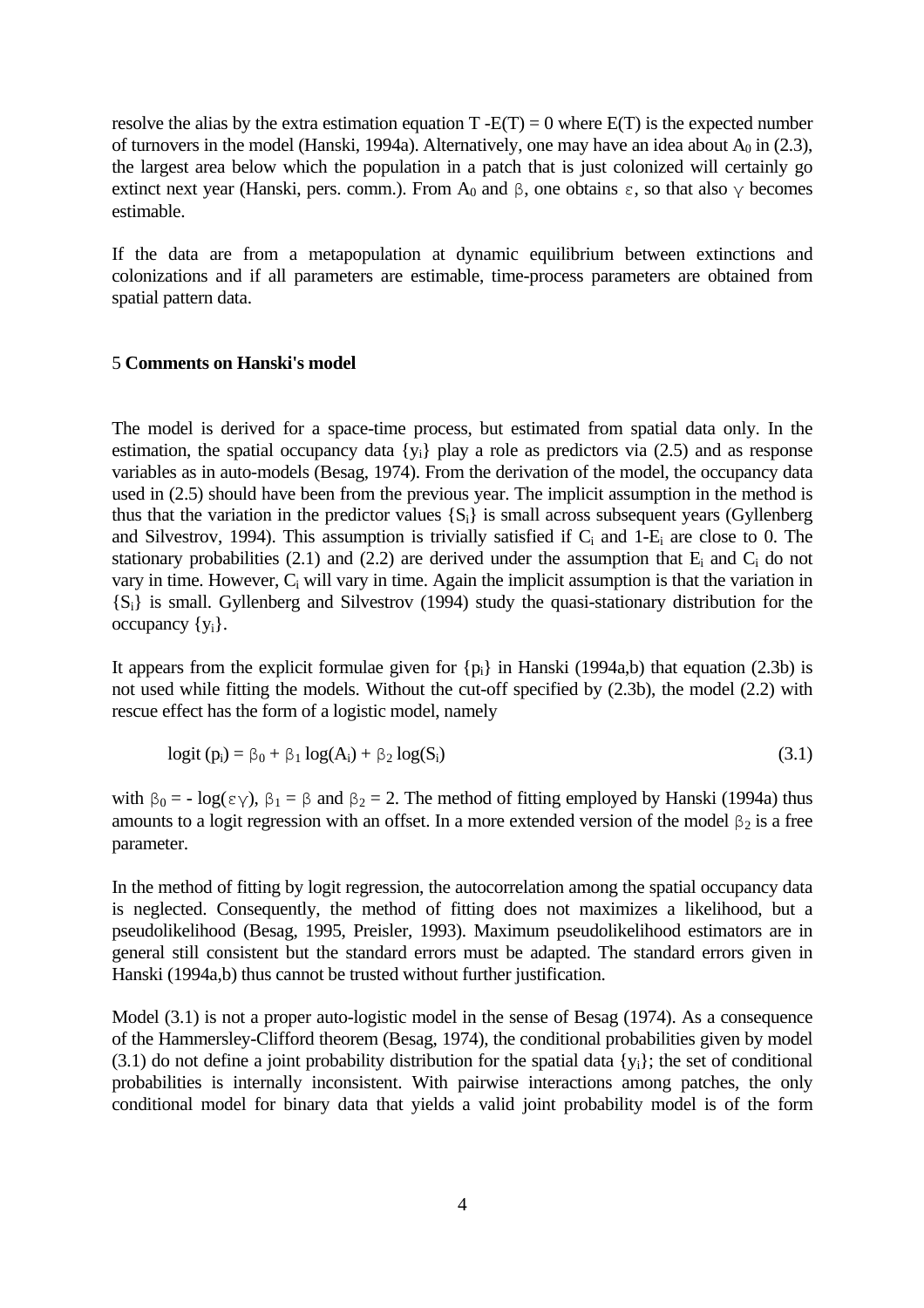(Besag, 1974; Preisler, 1993)

$$
logit p_i = \gamma_i + \sum_{j \neq i} \delta_{ij} y_j \tag{3.2}
$$

with  $\delta_{ij} = \delta_{ji}$ . An example of a proper auto-logistic model is

$$
logit p_i = \gamma_0 + \gamma_1 log(A_i) + \gamma_2 A_i S_i
$$
\n(3.3)

Model (3.3) is of form (3.2) as can be seen by defining

$$
\delta_{ij} = \gamma_2 A_i A_j \exp(-\alpha d_{ij}). \tag{3.4}
$$

The question is therefore whether logit regression can still yield sensible estimates of the parameters in (3.1).

One may argue that the inconsistency of (3.1) in defining a joint probability distribution is not insurmountable because the model is meant to be valid for the spatial-temporal process, and not for the spatial data per se. Therefore, data were simulated by the spatial-temporal process and analyzed as spatial 'snapshot' data by Hanski's model (50 patches, 200 independent simulations). The configuration and size of the patches was as in Hanski (1994a: Fig. 7). Two sets of parameter values were used; one set as in Hanski (1994a, Fig. 7) and one set with much higher turnover rates. Hanski's estimators of the colonization and extinction turned out to be almost unbiased. For application of the model it is important to note that the variation in the estimates was huge.

### 7 **Application of Hanski's model to nuthatch data.**

Both models (3.1) and (3.3) were fitted to real data on a nuthatch metapopulation (cf. Verboom et al. 1991). Hanski's model (3.1) fitted better to the data than (3.3) as judged on the basis of the pseudo-deviance.

Using  $\alpha = 0.1$  and  $\beta_2 = 2$ , models (2.1) and (2.2) were fitted to data of each of six consecutive years in turn (1988-1993). We experienced numerical problems in all fits of model (2.1) [with 2.ab, 2.4 and 2.5] by GENSTAT FITNONLINEAR, despite the good starting values obtained by logit regression. For two years no estimates could be obtained, indicated by stars in the table